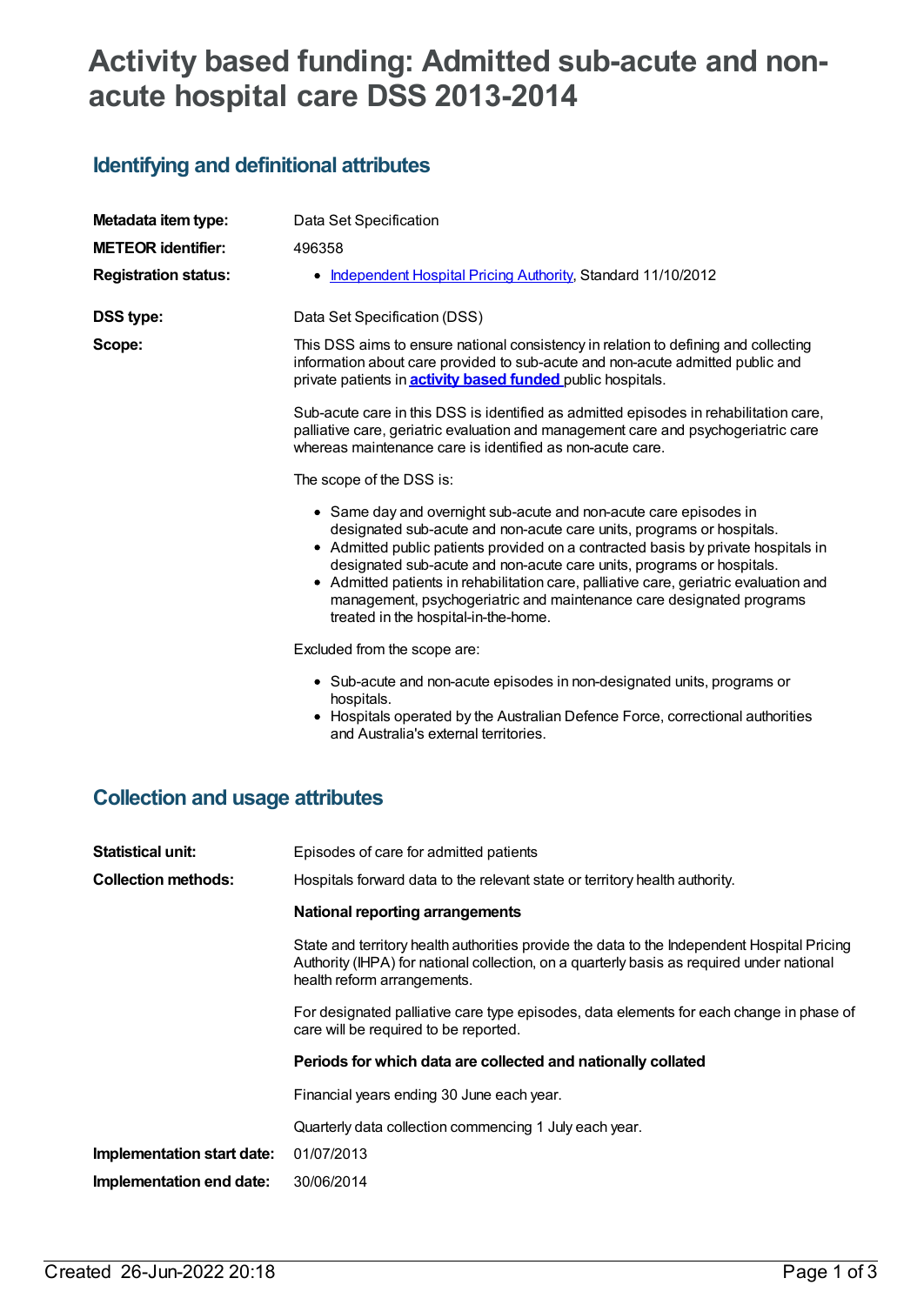**Comments:** The Activity based funding: Admitted sub-acute and non-acute data set specification includes the collection and reporting of additional metadata which forms part of the broader Admitted patient care NMDS.

Data collected using this DSS can be related to national data collections:

[Admitted](file:///content/491555) patient care NMDS

[Admitted](file:///content/504641) patient palliative care NMDS

[Admitted](file:///content/504646) patient mental health NMDS

*Glossary items*

Some previous data element concepts are available in the METeOR glossary. Glossary items are available online through links in the relevant metadata items. In addition, links to the glossary terms that are relevant to this data set specification are listed below.

**Activity based [funding](https://meteor.aihw.gov.au/content/496325)**

**Functional [Independence](https://meteor.aihw.gov.au/content/496325) Measure**

**Health of the Nation [Outcome](https://meteor.aihw.gov.au/content/495857) Scale 65+**

**[Palliative](https://meteor.aihw.gov.au/content/495880) care phase**

**Resource [Utilisation](https://meteor.aihw.gov.au/content/497358) Groups - Activities of Daily Living**

#### **Source and reference attributes**

| <b>Submitting organisation:</b> | Independent Hospital Pricing Authority                                                                                                                                                                                                                                                                                                                                          |
|---------------------------------|---------------------------------------------------------------------------------------------------------------------------------------------------------------------------------------------------------------------------------------------------------------------------------------------------------------------------------------------------------------------------------|
| Reference documents:            | Eagar K. et al (1997). The Australian National Sub-acute and Non-acute Patient<br>Classification (AN-SNAP): Report of the National Sub-acute and Non-acute Casemix<br>Classification Study. Centre for Health Service Development, University of<br>Wollongong. Viewed 26 October 2012,<br>http://ahsri.uow.edu.au/content/groups/public/@web/@chsd/documents/doc/uow082315.pdf |

### **Relational attributes**

| Related metadata<br>references: | Supersedes Admitted sub-acute and non-acute care activity based funding DSS 2012-<br>2013 |
|---------------------------------|-------------------------------------------------------------------------------------------|
|                                 | • Independent Hospital Pricing Authority, Superseded 11/10/2012                           |
|                                 | Has been superseded by Admitted subacute and non-acute hospital care DSS 2014-15          |

• [Health](https://meteor.aihw.gov.au/RegistrationAuthority/12), Superseded 13/11/2014

See also Hospital service-care type, code N[N]

• [Health](https://meteor.aihw.gov.au/RegistrationAuthority/12), Superseded 13/11/2014

## **Metadata items in this Data Set Specification** Show more detail